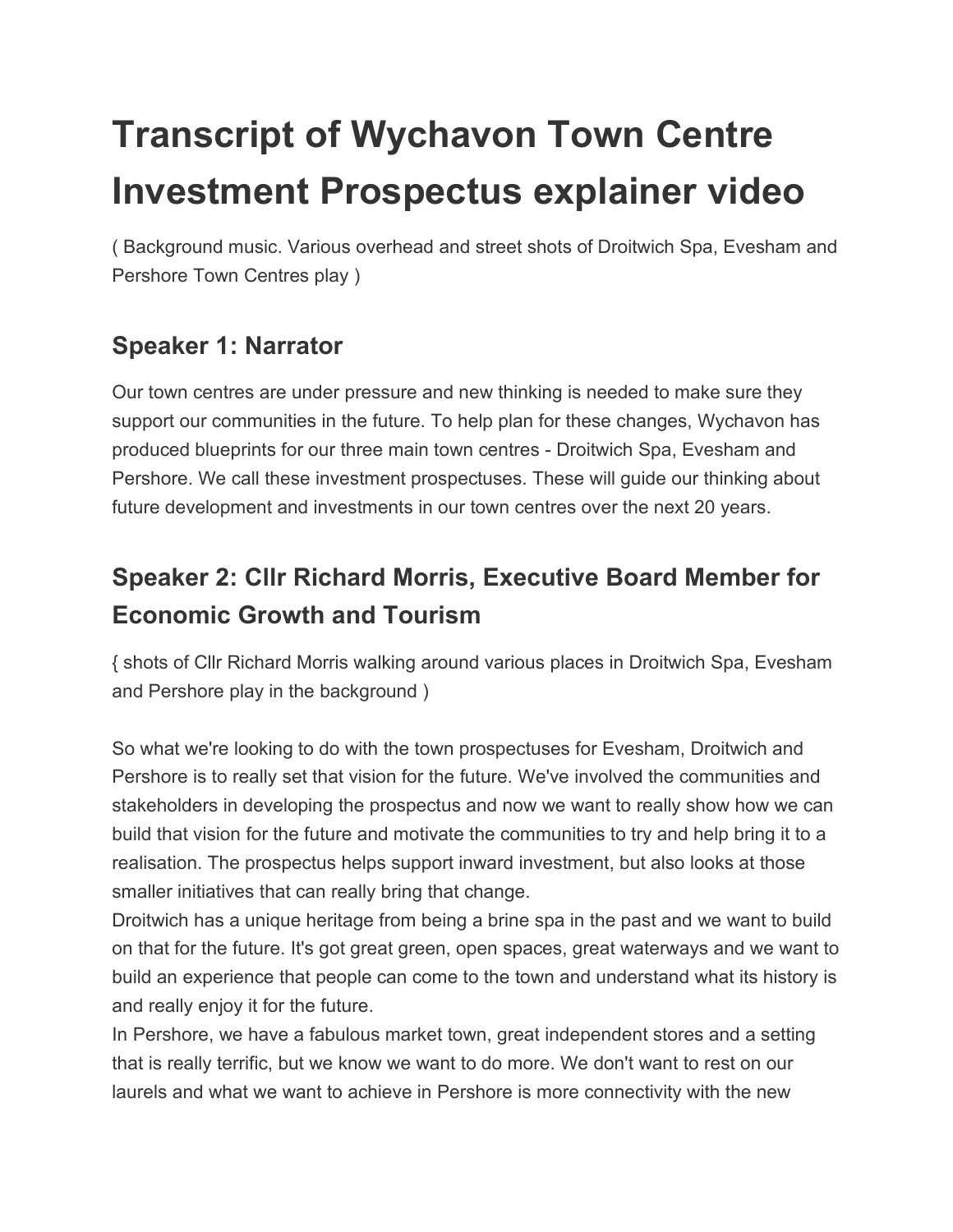communities, more access to the river and really play up on the events that are really good in the town now and make them even more for the future.

In Evesham, what we want to achieve is to make it a hive of activity. We know congestion is an issue and traffic, but we want to get over that and attract people into the centre for the right reasons so that they can use the facilities and enjoy the heritage and the history around, whether it's the Almonry or whether it's down to the river. It is Evesham on Avon after all, and we want to make more of the river and the splendour that Evesham has to offer. The prospectuses hopefully give this vision that we would like to see for the future and to try and regenerate our centres, but we know they won't happen exactly as they're set out, but they will, we hope, start that discussion and allow us to work in partnership with many areas within our communities. But more than anything, we hope that they set that motivation for communities to come together to try and help build a better place for their town centres.

#### **Speaker 3: Narrator**

( shots of the development sites play in the background while the voiceover is playing )

So what are our investment plans proposing? Let's start with the historic town of Droitwich Spa. The next 20 years will see Droitwich Spa embrace its status as a vibrant spa town with leisure and wellness at its heart. This will not only provide a distinct and quality experience for those wanting to visit the town but also increase the pull factors of the area, attracting new people to live in the town centre.

# **Speaker 4: Woman standing in the high street**

The access to the shopping centre, it's good really because it's centralised, it's pedestrianised. The parking is a bit of a problem, but I don't see that anything can be done about that. Really.

#### **Speaker 5: A man in a butcher's uniform**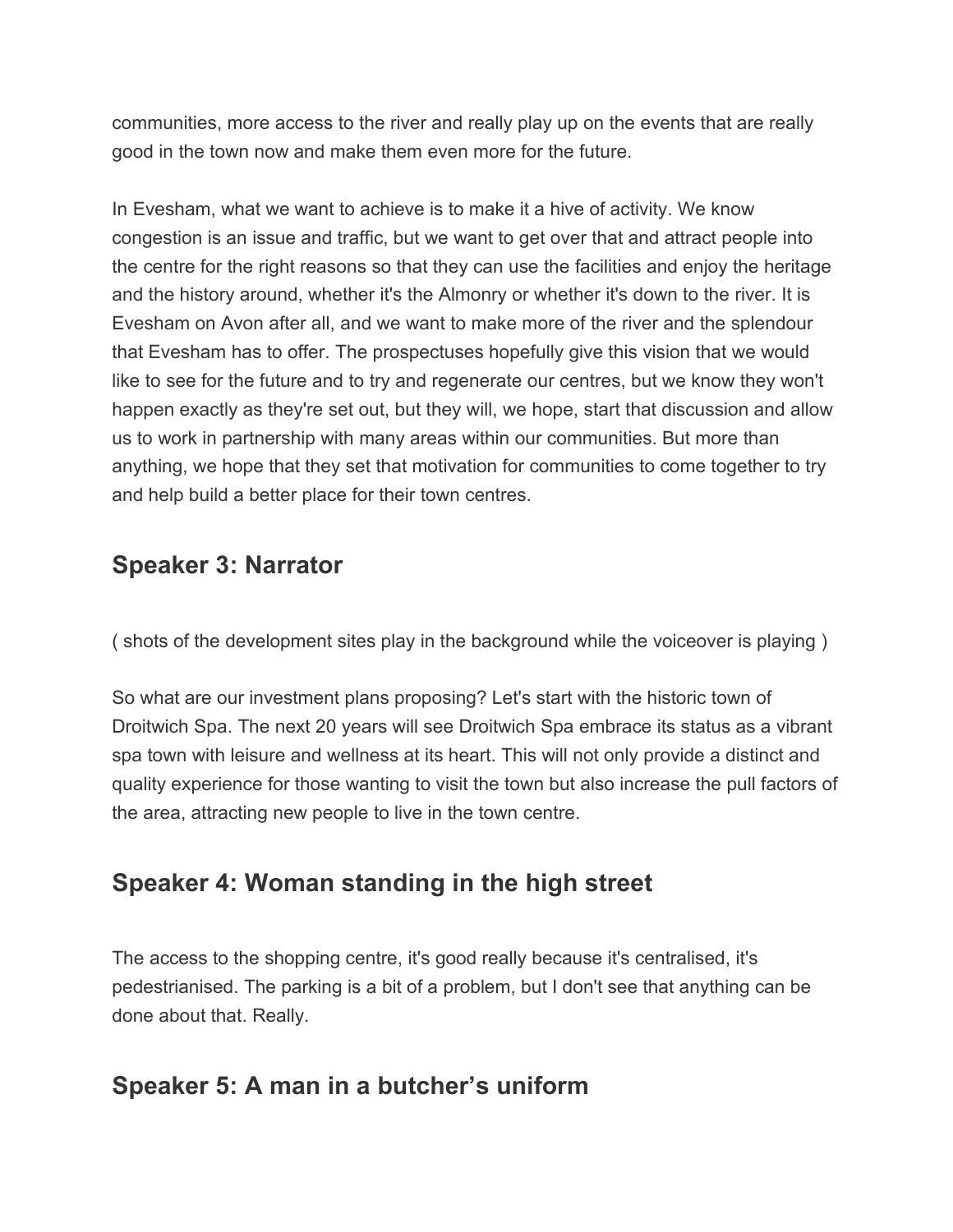The main thing Droitwich has to offer is the Brine Bath we must bring back the Brine Baths.

#### **Speaker 6: Narrator**

( shots of the development sites in Droitwich Spa play in the background while the voiceover is playing )

Wychavon has identified certain sites that we consider to be game changers. Developing these sites will have the greatest impact on bringing about the change needed.

To the west of the town is an opportunity to create an attractive Waterside residential quarter, concentrating on the three key sites Union Lane, known as the Baxenden site, Netherwitch Basin and the current fire station site. These three sites will offer opportunities for families to live close to the town centre as well as opening up more opportunities for leisure and amenity uses. Another site with fantastic potential is the St Andrew's Shopping Centre. The idea is to create a diverse retail offering, coupling retail outlets alongside food and beverage with a particular appeal to independence. The St Andrew's site also presents an opportunity to create an attractive pedestrian environment that is better connected to the high streets and helps increase football, encourages people to spend more time in the town centre and create space for event programmes. We also want to make the most of our tourism offering, including Droitwich Spa Lido, the Canals and Brine. The Lido in particular is one of the jewels in Droitwich Spa's crown and there is the potential to make much more of it, including improving connectivity to the high street, exploring demand for a permanent restaurant, improved lighting and exploring its potential as a National Lido and national open swimming centre.

( shots of Pershore play in the background while the voiceover is playing )

The town of Pershore is far more than just its townscape. This is a fabulous place to live that is special to its residents. It is vitally important that new residential communities and businesses around the edge fee as much a part of Pershore as those in the centre with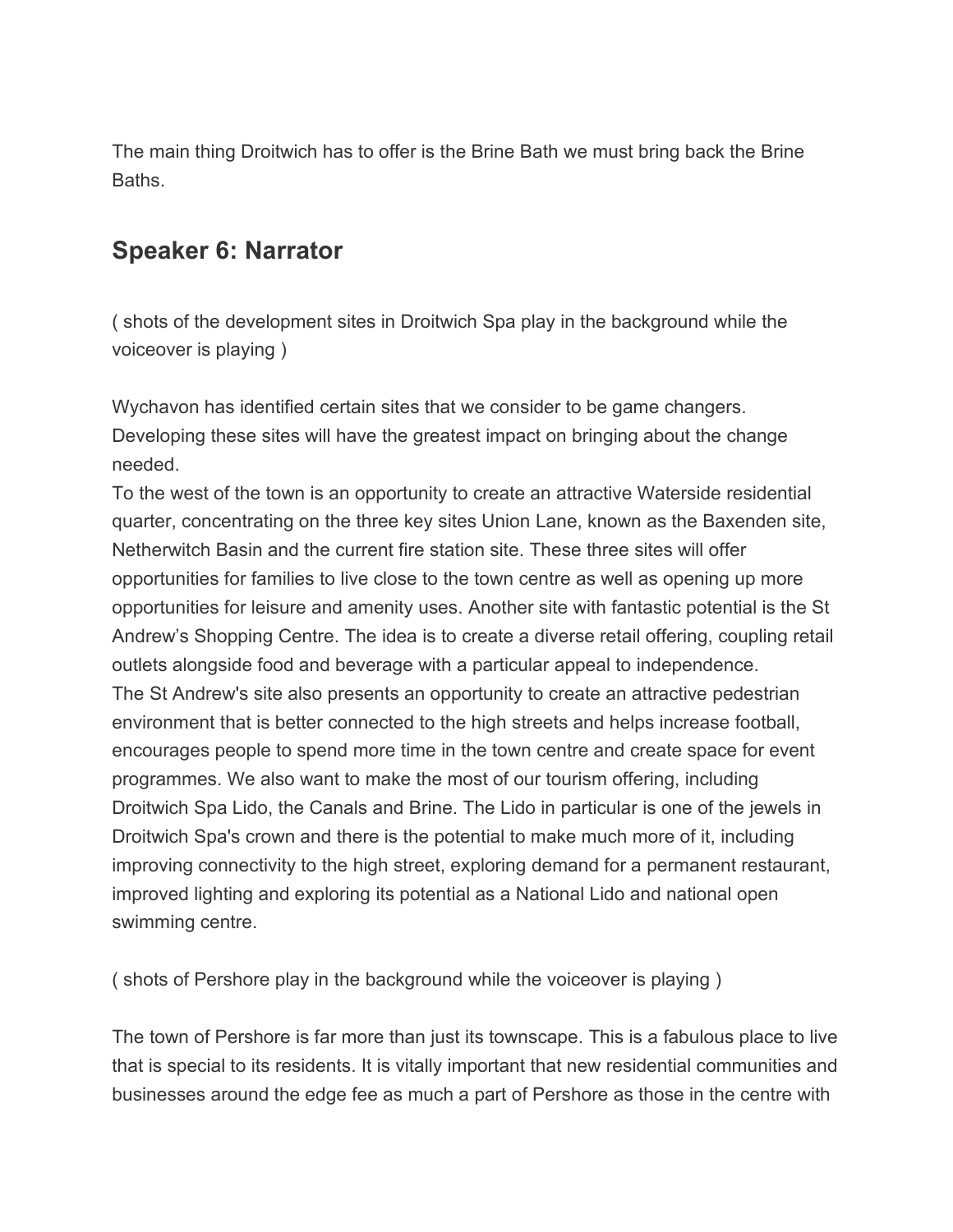interesting places to eat, drink and stay. Pershore offers an independent quality experience which attracts a curious, creative, cultural and aspirational customer.

# **Speaker 7 man standing in a shop**

I feel Pershore needs to appeal to a younger demographic to help the town grow and protect its future.

#### **Speaker 8 woman standing in Pershore Market**

It'd be good to have more coach parking as we've got none at all at the moment. To promote Pershore as a proper market town and also obviously promote the market too.

#### **Speaker 9: Narrator**

( shots of the development sites in Pershore play in the background while the voiceover is playing )

In Pershore there are two main game changer sites. Pershore market site represents two potential opportunities. Option one would focus on a modernised refreshed market that would in turn create a more direct pedestrian route. This mixed use and leisure development creates a flexible market while adding extra care accommodation and food retail. The second option involves building on the success Pershore Market has already brought us. Part of the site would be suitable for housing alongside retail and office uses. The main aim here is to regenerate a significant gateway site and build upon the success of Pershore Market by expanding and diversifying its offerings. Another site we have identified is Broad Street, situated between the bustling High Street to the east and Abbey Park to the west. The idea is to transform Broad Street to accommodate some of Pershore's regular events. Broad Street Square will become a recognisable centre to the town, hosting a variety of uses, events and spaces, attracting more residents and visitors to the town on a regular basis. It will become a place to sit, relax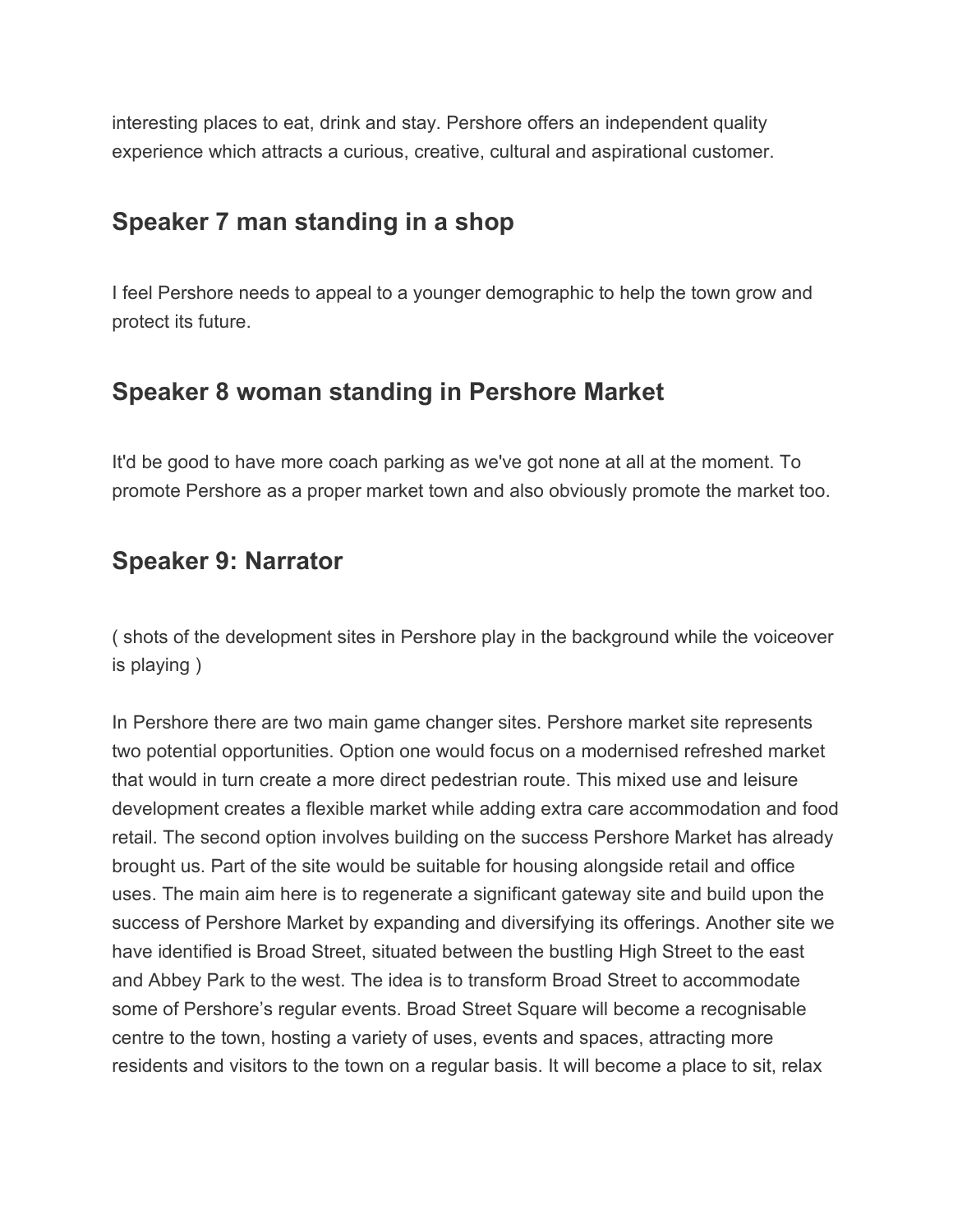and experience all that the town's cultural, historic and independent boutiques have to offer.

( shots of Evesham play in the background while the voiceover is playing )

Over the next 20 years, Evesham will provide a fantastic place to both live and visit with the focus on its Riverside location, offer of key attractions, heritage and its perfect location as a base to go and explore the Cotswold's, Shakespeare's country and the wider region. We want to reduce the dominance of vehicles in the town and provide an attractive and safe environment to enable active travel to become the first choice for everyday journeys in and around Evesham.

# **Speaker 10: Woman in black top**

I think the parking and the traffic situation is particularly bad which doesn't encourage people to use the High Street, so I think if some changes could be made to get the traffic flowing better throughout the town centre that would help.

# **Speaker 11: Woman in shop**

We've got a lot to offer, we've got all the heritage, we've got beautiful Riverside, lovely parks and some really beautiful shops, but we do need more investment and some improvement to get us there.

#### **Speaker 12: Narrator**

( shots of the development sites in Evesham play in the background while the voiceover is playing )

The following have been identified as game changer sites for Evesham Town Centre. The Riverside Shopping Centre offers the opportunity to link Evesham's retail core with its rich heritage.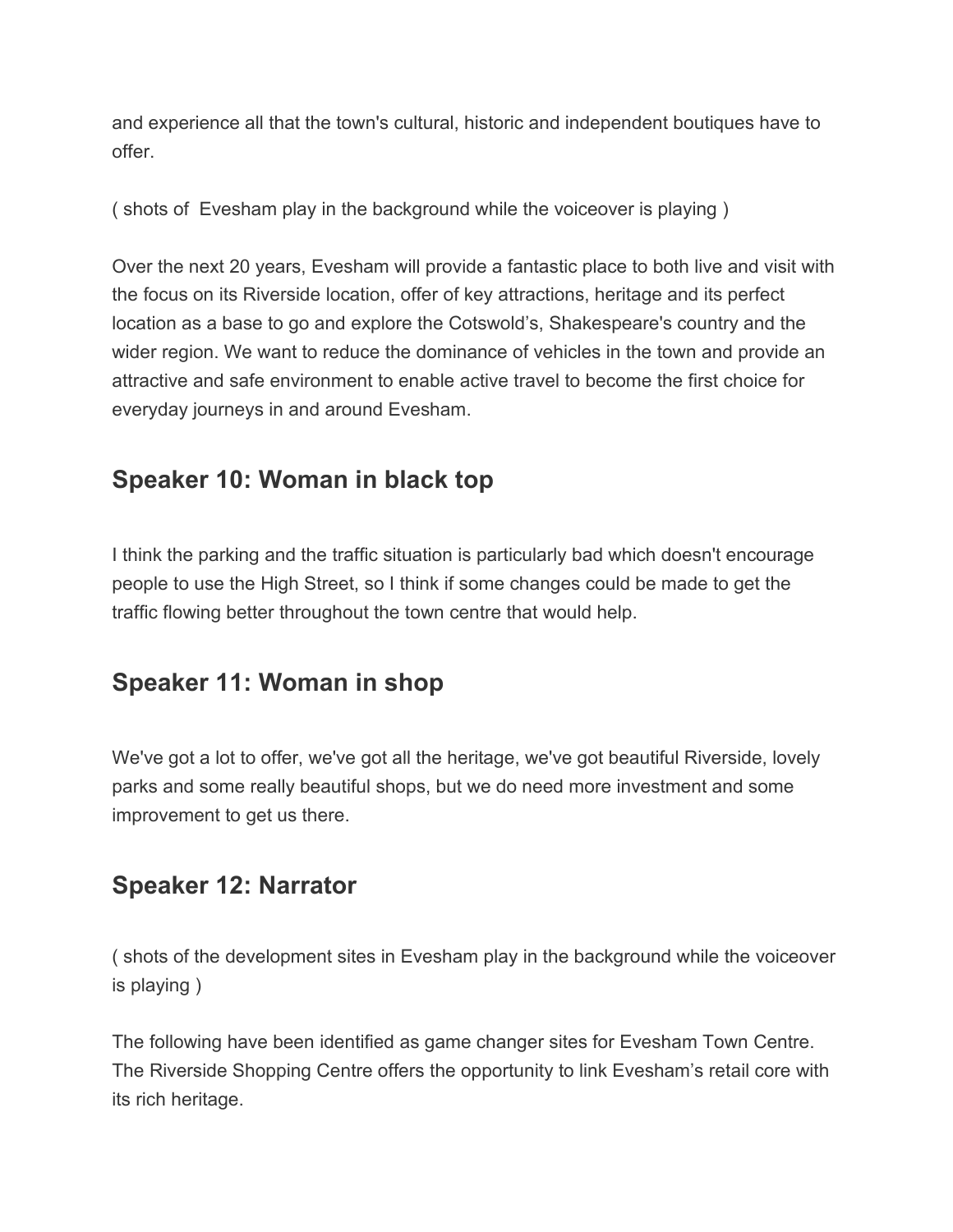Wychavon are currently working closely with Chase Commercial Limited to develop a master plan for a mixed-use redevelopment scheme. The development will open up the area to make the most of Abbey Park and views of the River Avon. The site will contain an ideal combination of high-quality retail and leisure opportunities as well as new housing.

A second location identified as a game changer site is Chapel Quarter. At present, Oat Street and Chapel Street cater predominantly for the car. There is an opportunity to remake this part of Evesham Town Centre to focus on pedestrians by creating a space for a range of people to live within easy walking distance of Evesham's Town Centre as well as providing practical alternatives to car use for local journeys, we will review our car parking provision. This will make sure there is enough parking to meet the town's needs while also creating opportunities for redevelopment on a number of car parking sites, including the former Aldi and Oat Street Car Park, Chapel Street Car Park and Cowell Street Car Park.

The aim for the High Street is to shift focus towards pedestrians and cyclists. A more efficient use of space would rebalance the street section to reduce the impact of vehicular activity. Visual improvements to the street scene such as tree planting will create a more inviting environment that complements the area's history. Our final game changer site in Evesham is the Riverside Parkland. Crown Meadow remains as the town's key event space with potential for enhanced riverbank communities and community play spaces. The Christmas Tree Farm site offers the potential to be reimagined into an active community space bridging the high street and Riverside locations.

# **Speaker 13: Cllr Richard Morris, Executive Board Member for Economic Growth and Tourism**

So we know that with any prospectus things may not happen as planned. It is a vision, it is a guide and we know a lot of the Game Changer sites are not within the council's ownership and we're going to have to start the conversation and start working with private owners to see whether we can bring them to realisation or not as the days progress and years progress.